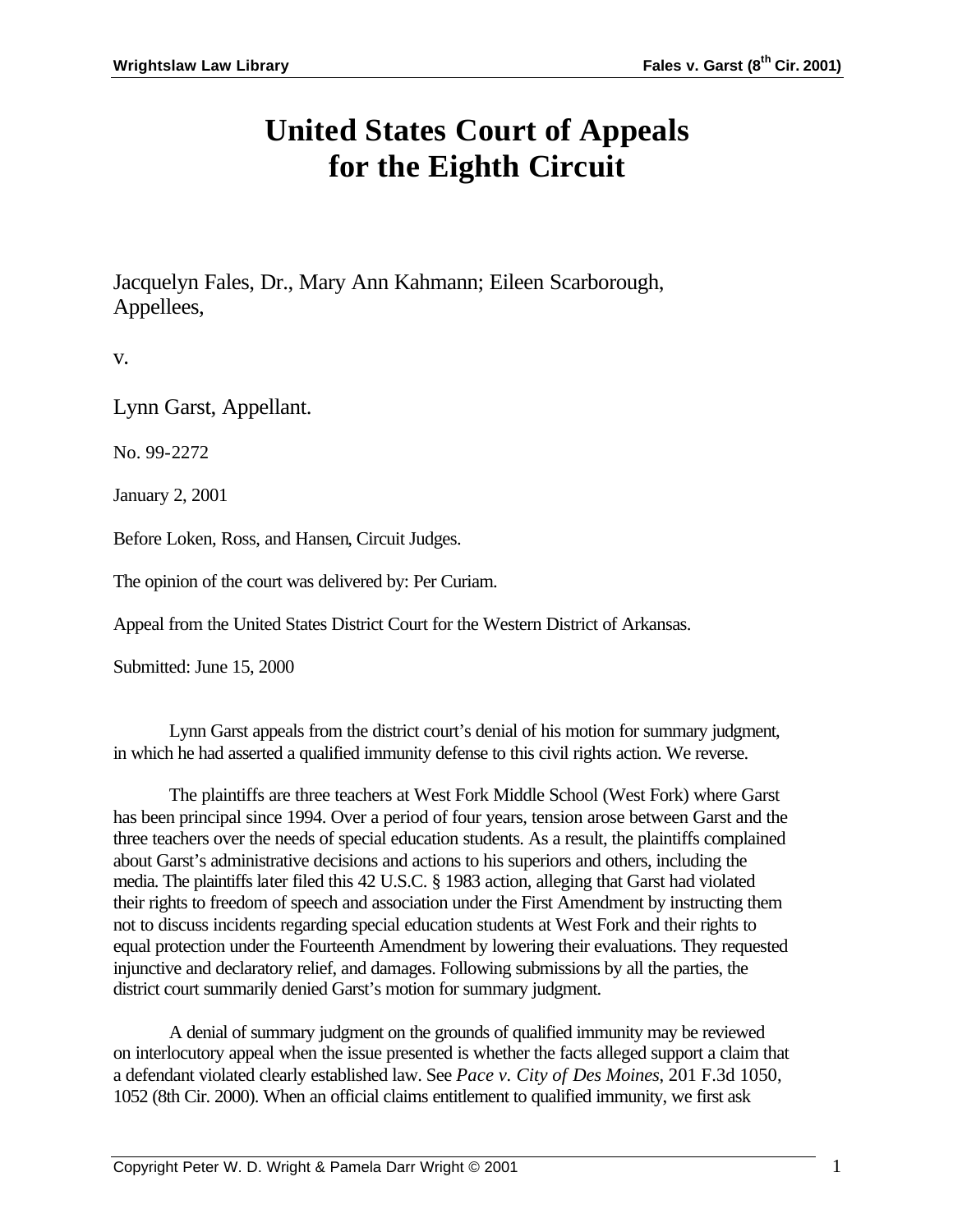whether the plaintiffs have alleged a violation of constitutional magnitude. See *Weiler v. Purkett*, 137 F.3d 1047, 1050 (8th Cir. 1998) (en banc).

Turning first to the equal protection claim, we conclude that the plaintiffs failed to offer specific evidence of incidents in which they were treated differently than others who were similarly situated. See *Klinger v. Department of Corr*., 31 F.3d 727, 731 (8th Cir. 1994) (absent threshold showing that plaintiff is similarly situated to those who allegedly receive favorable treatment, plaintiff does not have viable equal protection claim), cert. denied, 513 U.S. 1185 (1995).

As to the alleged First Amendment violations, the initial issue--whether the speech of a public school teacher is constitutionally protected expression--is determined by inquiring whether the speech may be described as "speech on a matter of public concern." If so, the court balances the teacher's interest in speaking against her employer's interest in promoting the efficiency of the public service it performs through its employees. See *Pickering v. Board of Educ*., 391 U.S. 563, 568 (1968); *Kincade v. City of Blue Springs*, 64 F.3d 389, 395 (8th Cir. 1995), cert. denied, 517 U.S. 1166 (1996). "These two questions are matters of law for the court to resolve." See *Kincade*, 64 F.3d at 395.

The plaintiffs' complaints, which centered around the proper care and education of special education students, touched upon matters of public concern. See id. at 396 (employee's speech touches upon matter of public concern when it is a matter of political, social, or other concern to community, but not when employee speaks upon matters of only personal interest); *Bowman v. Pulaski Co. Special Sch. Dist*., 723 F.2d 640, 644 (8th Cir. 1983) (question of what constitutes proper care and education of children is area of public concern).

However, in applying Pickering's balancing test, we conclude that the undisputed facts show that the plaintiffs' speech resulted in school factions and disharmony among their coworkers and negatively impacted Garst's interest in efficiently administering the middle school. See *Kincade*, 64 F.3d at 397 (relevant factors in conducting test are whether speech creates disharmony in workplace, impedes speaker's ability to perform duties, or impairs working relationships with other employees). After one newspaper article was published, a West Fork teacher confronted Kahmann and told her that she should not be talking to the newspaper. One faculty member verbally accosted her several times, and another told her she should leave West Fork. Scarborough and Fales were engaged in an ongoing battle with the fifth-grade teachers concerning special education issues. The school climate led the district's superintendent to recruit a consultant to mediate the issues. The consultant's efforts did not resolve the situation; her meeting with the staff merely revealed that the faculty was divided and the problems were serious. Ultimately, the middle school became polarized, dividing into pro-and anti-Garst groups. Unlike the situation in *Belk v. City of Eldon*, 228 F.3d 872, 881 (8th Cir. 2000), where there was a question of whether the speech itself caused the workplace turmoil, here it is beyond peradventure that the plaintiffs' speech caused the school upheaval.